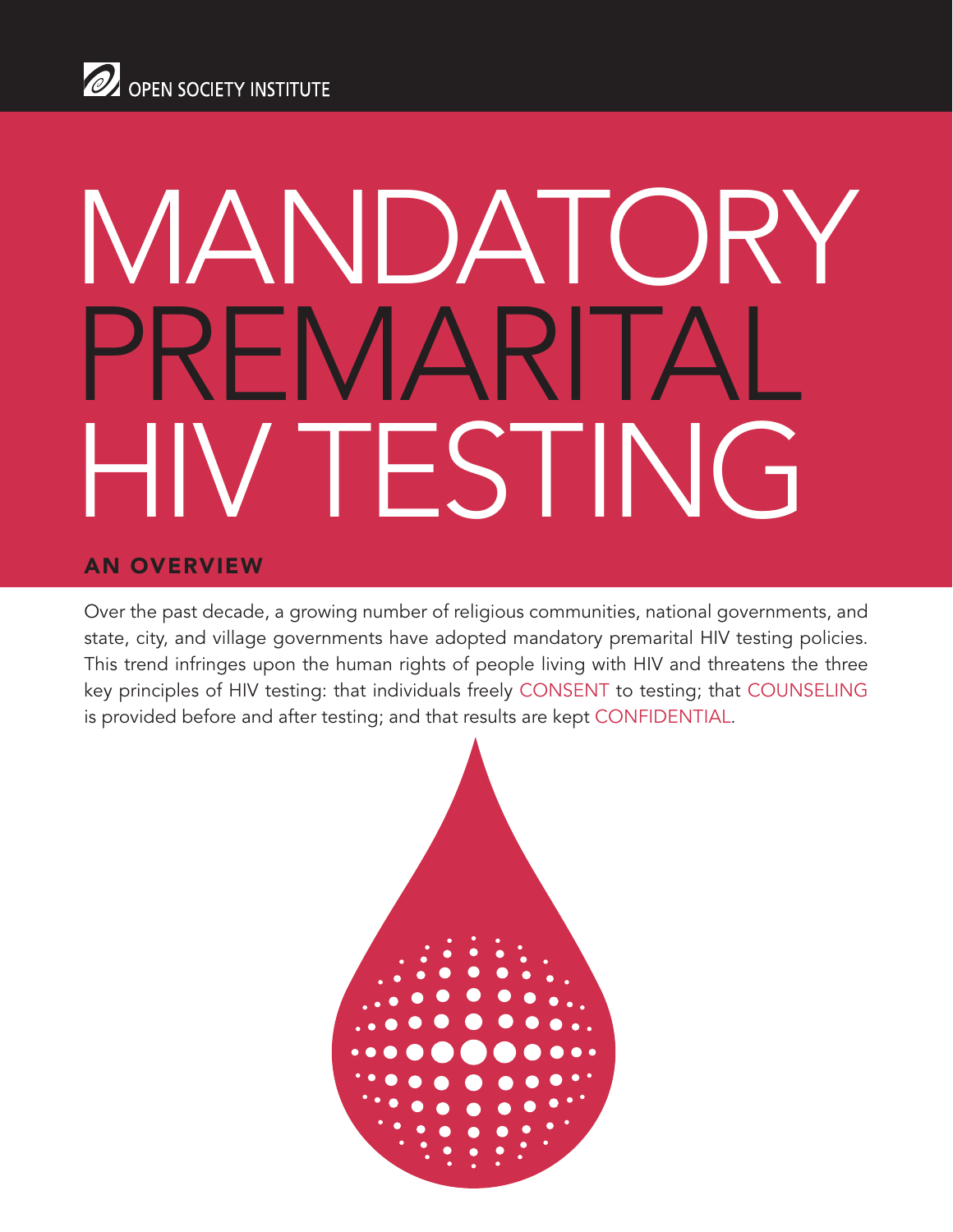## Trends in Mandatory Premarital HIV Testing

The countries of Bahrain, Guinea, United Arab Emirates, and Saudi Arabia have enacted national laws and policies mandating PREMARITAL TESTING. Local governments and legislatures in five Indian states, districts in the Yunnan province of China, Ethiopia, and the Democratic Republic of the Congo have introduced or passed similar laws or regulations. Uzbekistan requires a premarital consultation with a medical practitioner, who has the discretion to mandate an HIV test. In Cambodia, Senegal, and Zimbabwe, some women's and mothers' groups have called on the government to enact mandatory HIV testing policies in the hope that it will reduce the spread of HIV to young women who are often powerless in choosing a husband.

Although in most countries national health guidelines call for **voluntary** HIV testing, churches in the African nations of Burundi, Democratic Republic of the Congo, Ghana, Kenya, Nigeria, Tanzania, and Uganda have adopted mandatory premarital HIV testing practices. Only in Ghana has the national government successfully worked with local churches to make premarital testing voluntary, but reports from Ghana suggest that testing remains **de facto** mandatory. In Asia and the Middle East, many mosques require Muslim couples to submit to premarital HIV tests. Churches and mosques will often forbid or discourage a marriage between an HIV positive person and an HIV negative partner.

## A Human Rights Concern

Mandatory premarital HIV testing, especially when accompanied BY A REQUIREMENT THAT PEOPLE BE HIV NEGATIVE IN ORDER TO MARRY, infringes upon internationally guaranteed human rights, especially the right to marry and found a family. In addition, the way in which mandatory premarital HIV testing is typically carried out—without regard for informed consent, confidentiality, and access to HIV counseling and information—infringes upon basic human rights to bodily integrity, privacy, and information. The "International Guidelines on HIV/AIDS and Human Rights," issued in 2006 by the Joint United Nations Programme on HIV/AIDS and the United Nations Office of the High Commissioner for Human Rights, state:

*The right to marry and to found a family [in Article 16 of the Universal Declaration of Human Rights] encompasses the right of "men and women of full age, without any limitation due to race, nationality or religion…to marry and to found a family," to be "entitled to equal rights as to marriage, during marriage and at its dissolution" and to protection by society and the State of the family* 

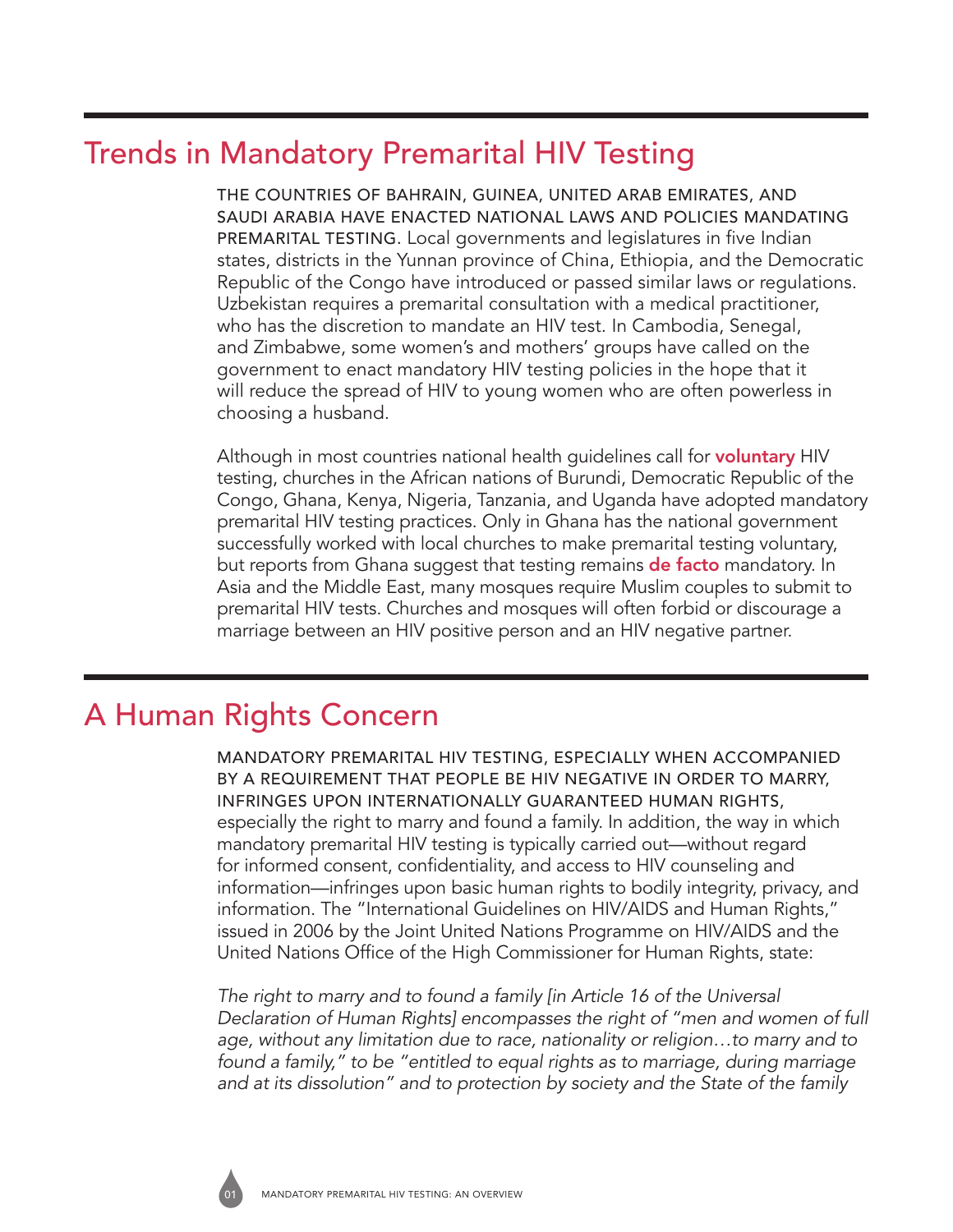*as "the natural and fundamental group unit of society." Therefore, it is clear that the right of people living with HIV is infringed by mandatory premarital testing and/or the requirement of "AIDS-free certificates" as a precondition for the grant of marriage licences under State laws.* (para. 118)

*The right to privacy encompasses obligations to respect physical privacy, including the obligation to seek informed consent to HIV testing and privacy of information, including the need to respect confidentiality of all information relating to a person's HIV status.* (para. 119)

## Lack of Confidentiality

Confidentiality of mandatory premarital HIV test results is extremely challenging to maintain. In some cases, medical professionals disclose premarital test results directly to church marriage committees or traditional leaders. In other cases, couples are themselves required to disclose their results to the religious or state authorities who perform the marriage ceremony or issue the marriage license. For instance, in Malaysia, Muslim couples submit a certificate disclosing their HIV status to state religious departments when applying for a marriage license.

Even when such disclosure is not required, confidentiality can be compromised, especially in cases where serodiscordant marriages—in which one partner tests HIV positive and the other HIV negative—are disallowed or discouraged. The cancellation of marriage plans can lead to suspicions that one of the prospective partners has tested positive.

The manner in which marriages are arranged in many communities—as a contract between large families—makes it difficult, if not impossible, for premarital HIV test results to remain confidential. When parents or other family members arrange marriages or are the primary decision makers in the selection of a marriage partner, they may be the first to find out a test result even before the person who has been tested.

## Judgmental Counseling

Information on counseling services for couples who are required to take the premarital HIV test is limited, but the available information suggests that counseling is inadequate, particularly for people who test HIV positive. In most cases, counseling focuses primarily on encouraging discordant couples to call off their wedding.

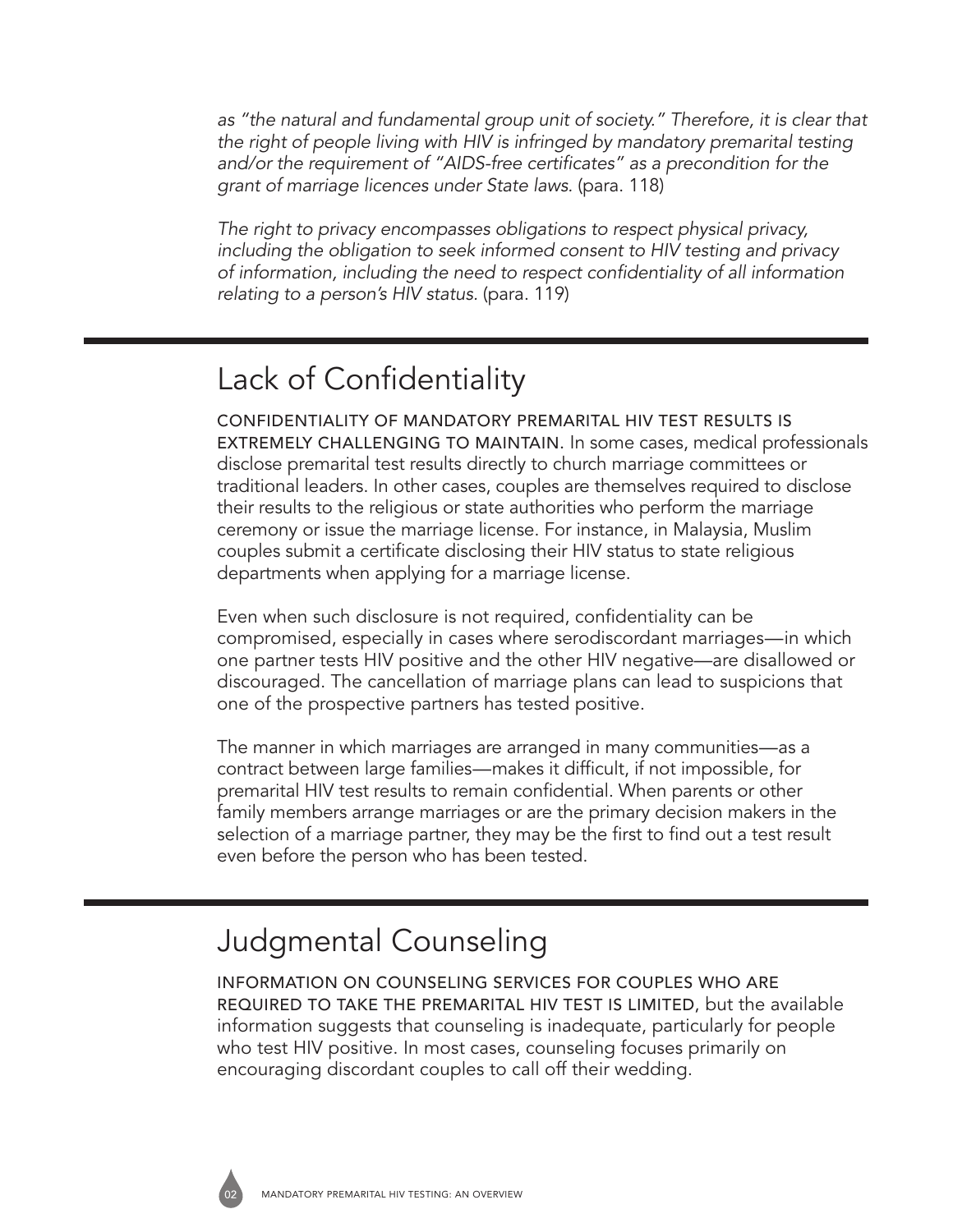## Proponents of Mandatory Premarital HIV Testing

Despite these shortcomings, a number of arguments have been put forward by proponents of MANDATORY PREMARITAL HIV TESTING. The majority of proponents appear to favor mandatory testing as a way to identify serodiscordant couples in order to prohibit them from marrying. They argue that premarital testing will reduce HIV infection rates by "containing" infection within the population of people living with HIV. Some also argue that the requirement of a premarital HIV test will encourage couples to practice "moral behavior"—abstinence before marriage and fidelity after marriage and that this too will slow the spread of HIV infection. A number of supporters, including women's and mothers' groups, believe that mandatory premarital HIV testing and a ban on discordant marriages will protect women from becoming infected with HIV upon marriage. These arguments emphasize a woman's powerlessness in many societies to select her spouse or object to a marriage."

### Arguments against Mandatory Premarital HIV Testing

Mandatory premarital HIV testing infringes upon internationally guaranteed human rights including the rights to bodily integrity, privacy, information, and the right to marry and found a family. In addition, mandatory premarital HIV testing may have negative public health consequences by lulling couples into a false sense of security if they both test negative before marrying. A number of reports suggest that if a couple tests negative, it could make it more difficult for the woman to enforce safer sex with her husband, thus increasing her vulnerability to HIV infection. While women have a legitimate interest in knowing the HIV status of their partners before they marry, many argue that mandating premarital testing actually disempowers women because it takes decision-making power out of their hands. Focusing on HIV education and awareness-raising efforts, empowerment for women, and ensuring couples have access to voluntary HIV counseling and testing would be a better use of scarce resources.

Premarital testing also increases stigmatization of people living with HIV. AIDS activists say that organizations requiring premarital testing tend to portray people who test positive in a stigmatizing manner. People who test positive for HIV face increased discrimination in nearly every aspect of life, including employment and societal and family life. Fear of stigma may lead people who are at risk of infection to avoid the test by obtaining a fake marriage certificate, by marrying in an unregistered ceremony, or by opting out of marriage altogether. This defeats the purported public health goals of mandatory premarital HIV testing.

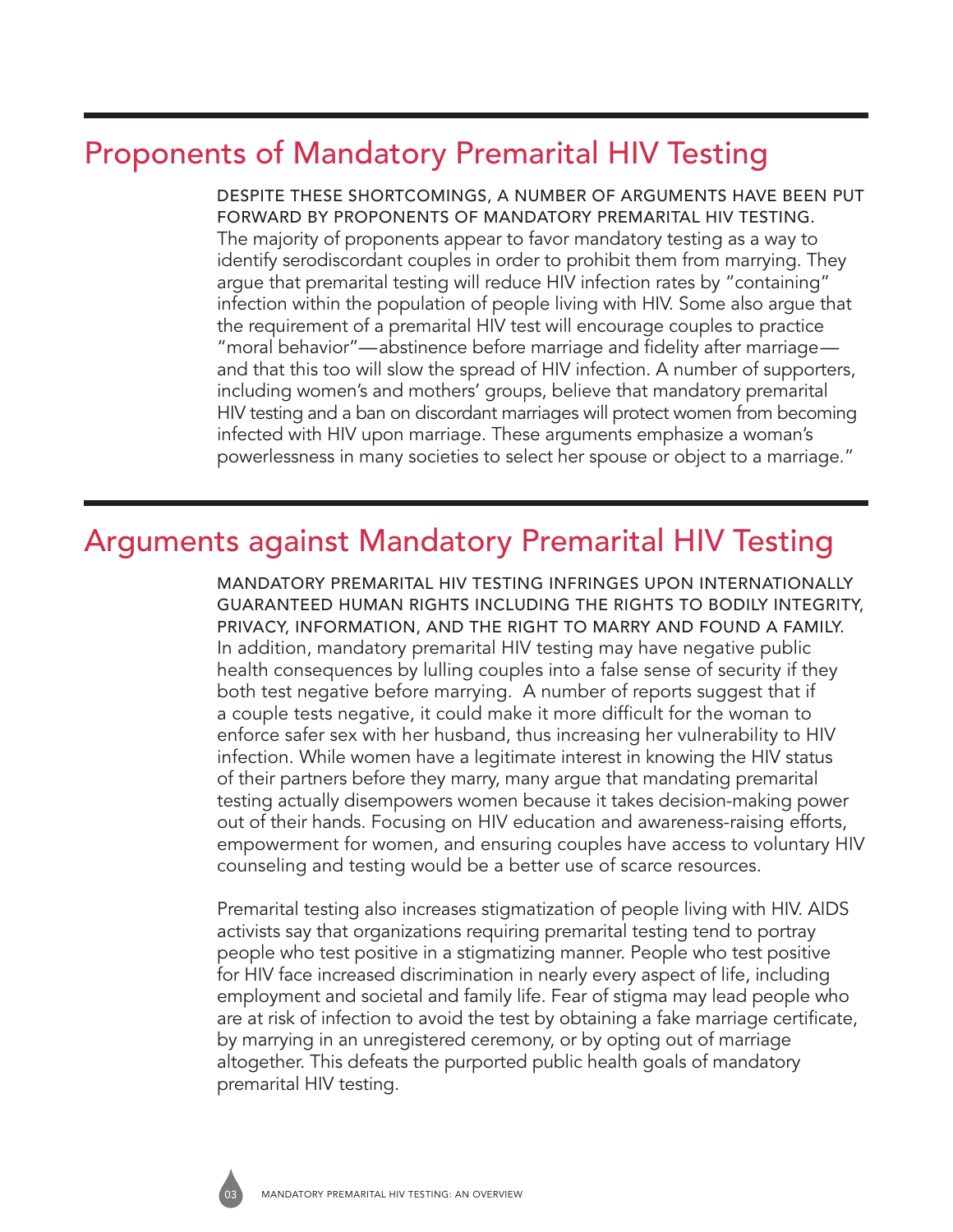### Recommendations

Given the negative human rights and public health consequences of mandatory premarital HIV testing, governments and HIV program implementers should take immediate steps to identify and stop the practice and ensure that it is prohibited in law and policy. Laws, policies, and practices that support mandatory HIV testing should be replaced by efforts to expand access to voluntary HIV counseling and testing combined with linkages to HIV prevention and/or treatment for couples intending to marry. The growing number of communities and countries practicing premarital testing points to a number of needed interventions in the development of: 1) laws and policies, 2) programs, and 3) research.

## Improving Laws and Policies

- Enact laws and policies that prohibit mandatory premarital HIV testing and any requirement of negative HIV status as a condition of marriage, and that guarantee universal access to voluntary HIV counseling and testing services for all couples intending to marry.
- Develop international guidelines to help programs and decision makers in creating voluntary premarital testing programs that protect human rights and produce beneficial public health outcomes. Such guidelines should not exclusively focus on health facilities, which do not encompass the range of organizations involved in premarital HIV testing.
- Guidelines are needed on the following premarital testing issues:
	- Creating an enabling environment for voluntary premarital testing, which includes programs to address violence against women, ensure women's property and employment rights, and empower women to select a spouse.
	- Obtaining informed consent that takes into account the limited decision-making power some individuals, especially women, may have in selecting a spouse. In cases where marriages are arranged, it may be helpful to consider offering family members information about HIV transmission, safe practices, and treatment options.
	- Providing pre-test counseling to couples, as well as specialized posttest counseling based on test results. All couples should be educated on safe practices, and HIV-positive and serodiscordant couples should be offered a range of options, including access to treatment and child conception options.
	- Safeguarding confidentiality and supporting safe and voluntary partner notification.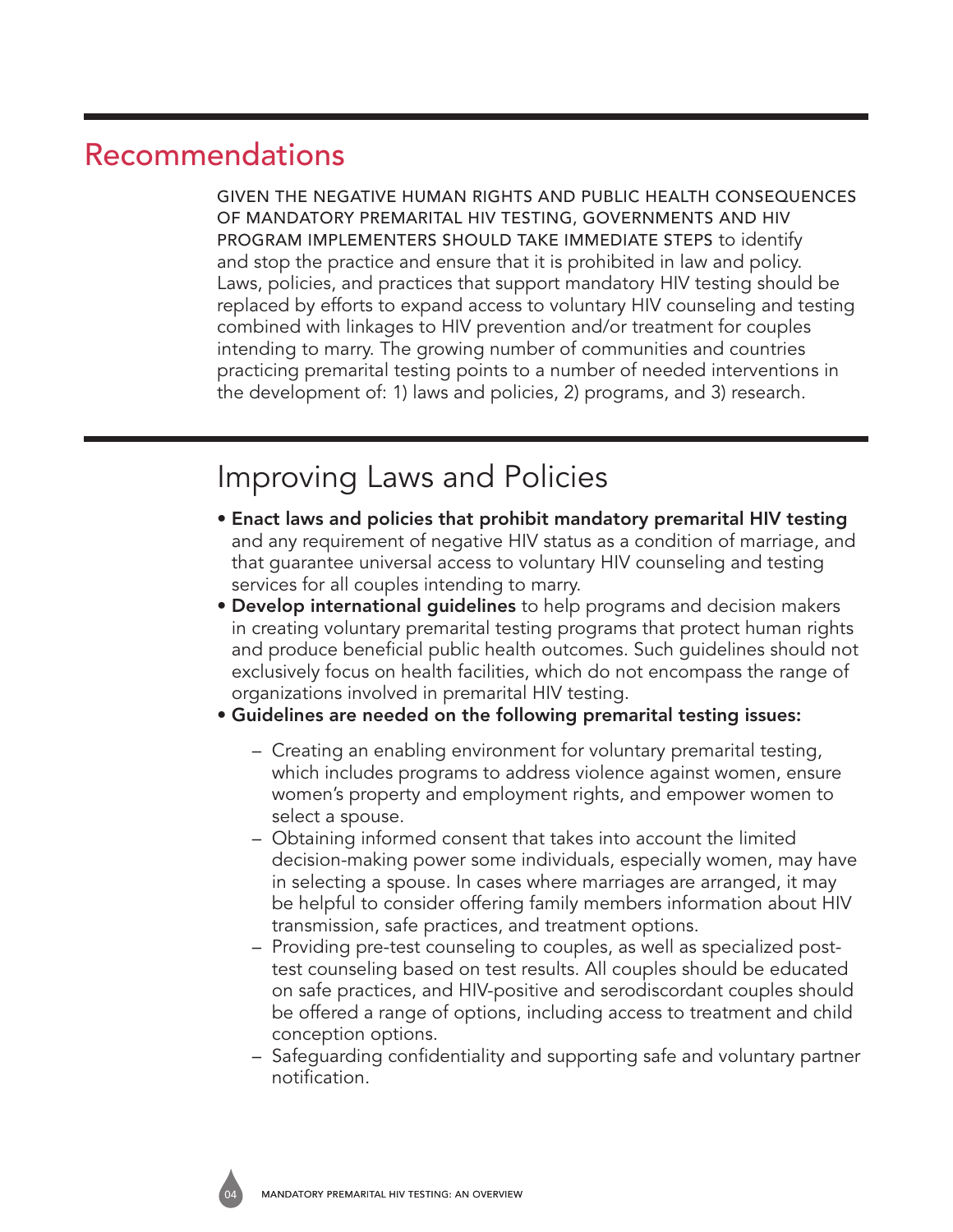## Improving Programs

- Disseminate best practices. There are a number of models of voluntary premarital HIV testing, and research is needed to identify programs that are successful at encouraging voluntary testing, preserving confidentiality, supporting beneficial partner disclosure, and facilitating access to care, support, and treatment for those who need it. One such model is the Gokula Metropolis Health Center in Bangalore, India, which offers voluntary HIV testing as part of a thorough premarital health package. To protect privacy, blood samples are collected at home. There are many successful models of voluntary counseling and testing programs from diverse countries such as Egypt, France, Thailand, and Zimbabwe.
- Build capacity and skills in pre- and post-test counseling services, particularly for non-medical personnel counseling couples who have taken the test. Programs should be developed to offer discordant couples a range of options, and post-test counseling should be provided for both HIVnegative and HIV-positive couples. Churches and faith-based organizations are closely connected to the community and are well-positioned to provide pre- and post-test counseling with proper training and support. For example, the International Network of Religious Leaders Living with or Personally Affected by HIV has developed a number of materials tailored to religious communities, and in Burundi, World Relief has developed a Biblebased curriculum to support pastors to talk to couples about HIV.
- All testing should be linked to support services to provide HIV prevention information and tools, HIV treatment for those who test positive, and support services to address adverse consequences of disclosure of HIV status and barriers to HIV services.

#### Improving Research

- Build on this review to collect field data on where mandatory premarital HIV testing is taking place, how it is bring carried out, and its impact on those tested.
- Collect data on the effect of national HIV testing guidelines on local mandatory premarital testing practices (particularly on the issue of consent).
- Investigate confidentiality guidelines in relation to mandatory testing practices, including requirements for test administrators and others who review test results when couples apply for a marriage license, confidentiality protections in practice, training for counselors, and the content of pre- and post-test counseling.
- Learn the outcomes of mandatory premarital testing—how HIV status impacts couples' decisions about marriage, risk behavior, and vulnerability to HIV infection Particular attention is needed to the ways in which mandatory premarital testing may adversely affect women.

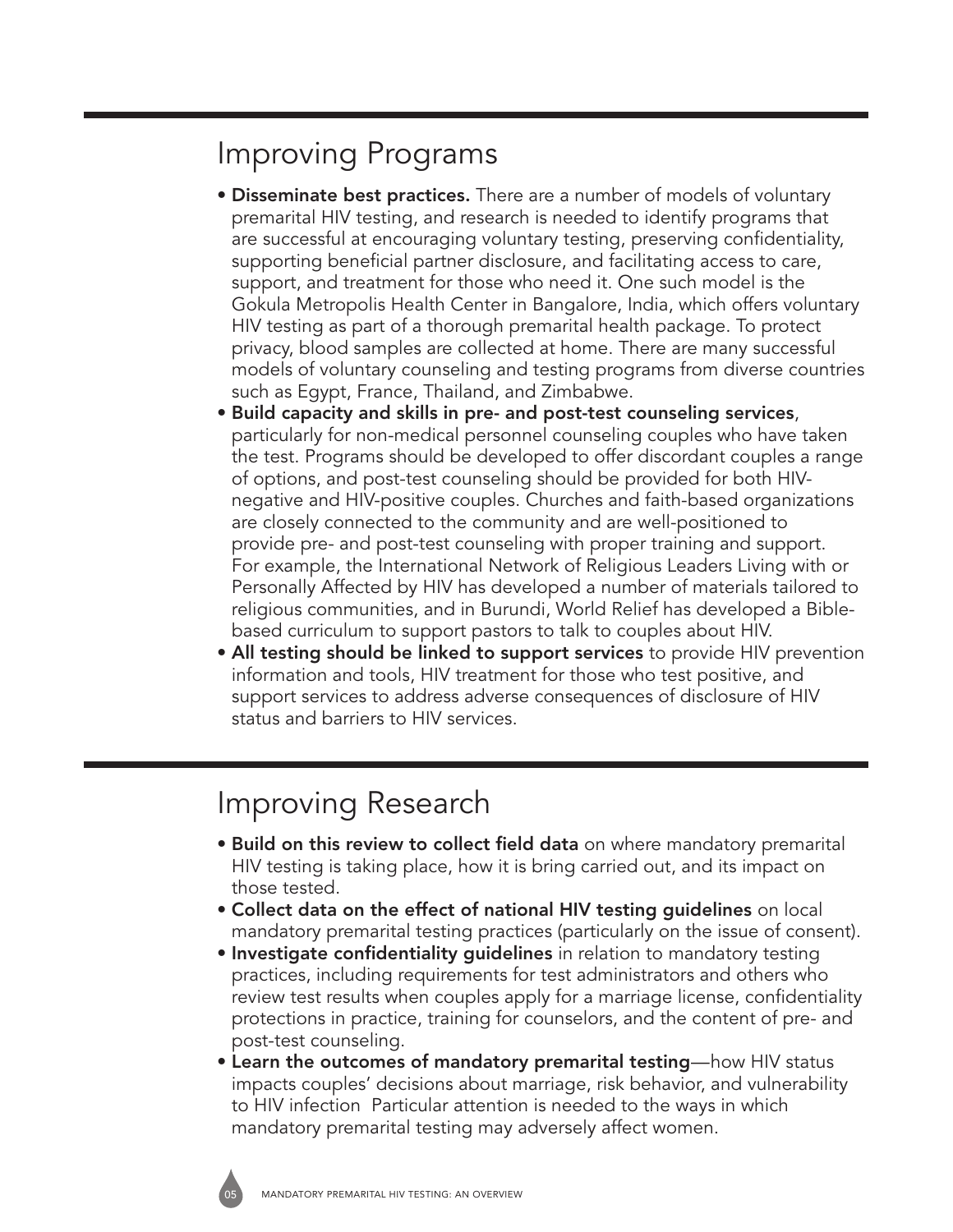| <b>LOCATION</b>                                                  | Implementer                                                                                                                                       | <b>Type of Testing</b><br>and Goal                                                                                                          | Confidentiality<br>and Disclosure                                                                                                       | <b>Services</b> | <b>Marital</b><br><b>Consequences of</b><br><b>Postive Test Result</b> |
|------------------------------------------------------------------|---------------------------------------------------------------------------------------------------------------------------------------------------|---------------------------------------------------------------------------------------------------------------------------------------------|-----------------------------------------------------------------------------------------------------------------------------------------|-----------------|------------------------------------------------------------------------|
| <b>BAHRAIN</b>                                                   | National<br>government                                                                                                                            | HIV testing is part of<br>mandatory premari-<br>tal counseling, which<br>became law in 2004                                                 | Unclear                                                                                                                                 | None reported   | Unclear                                                                |
| <b>BURUNDI</b>                                                   | Catholic Church                                                                                                                                   | Mandatory testing<br>began in southern<br>province of Bururi<br>in 1989; became of-<br>ficial church policy in<br><b>March 2006</b>         | Couples required<br>to attend testing<br>together and to<br>disclose to each<br>other. No disclosure<br>requirement to the<br>church    | None reported   | Marriage allowed                                                       |
| <b>CAMBODIA</b>                                                  | Under the Imple-<br>menting Guidelines<br>of the 2003 HIV/<br>AIDS Law, parents<br>have the right to<br>insist on mandatory<br>premarital testing | Officially voluntary;<br>in practice widely<br>mandated by par-<br>ents of prospective<br>spouses in arranged<br>marriage negotia-<br>tions | Parents permitted<br>to attend premarital<br>testing session                                                                            | None reported   | Unclear                                                                |
| <b>CHINA-</b><br><b>HEILONGJIANG</b><br><b>PROVINCE</b>          | Provincial People's<br>Congress approved<br>re-instatement<br>of mandatory<br>premarital health<br>check-ups, which<br>include HIV tests          | Testing has been<br>mandatory since<br>2005, but it is<br>unclear whether<br>the requirement is<br>enforced                                 | Results must be<br>presented by both<br>parties to the<br>marriage registra-<br>tion office in order<br>to obtain a marriage<br>license | None reported   | Unclear                                                                |
| <b>CHINA-</b><br><b>YUNNAN</b><br><b>PROVINCE</b>                | Provincial gov-<br>ernment policy<br>implemented in<br>"hot spots"                                                                                | Mandatory, started<br>in 2007                                                                                                               | Local Disease<br><b>Prevention Authority</b><br>required to inform<br>prospective spouse                                                | None reported   | Unclear                                                                |
| <b>DEMOCRATIC</b><br><b>REPUBLIC OF THE</b><br><b>CONGO</b>      | Pilot premarital<br>testing program<br>implemented by<br>two NGOs                                                                                 | Voluntary                                                                                                                                   | Unclear                                                                                                                                 | Unclear         | Unclear                                                                |
| <b>DEMOCRATIC</b><br><b>REPUBLIC OF THE</b><br><b>CONGO-GOMA</b> | <b>Baptist Church:</b><br>Communaute des<br>Eglises Baptistes au<br>Centre de l'Afrique                                                           | Mandatory since<br>1997; test is a means<br>to promote premari-<br>tal abstinence                                                           | Results sent to pas-<br>tor and disclosed to<br>a church committee<br>prior to informing<br>the couple                                  | Unclear         | Marriage forbidden                                                     |
| <b>DEMOCRATIC</b><br><b>REPUBLIC OF THE</b><br><b>CONGO-GOMA</b> | Commune<br>Mayor's office                                                                                                                         | Mandatory since<br>2004                                                                                                                     | Certificate of com-<br>pleted test required,<br>no disclosure<br>requirement                                                            | Unclear         | Marriage allowed                                                       |
| <b>ETHIOPIA-</b><br><b>AFAR REGION</b>                           | Government of the<br>State of Afar (south-<br>ern zone)                                                                                           | Voluntary, limited in-<br>formation available.<br>Appears to have<br>started in 2006                                                        | Unclear                                                                                                                                 | None reported   | Unclear                                                                |

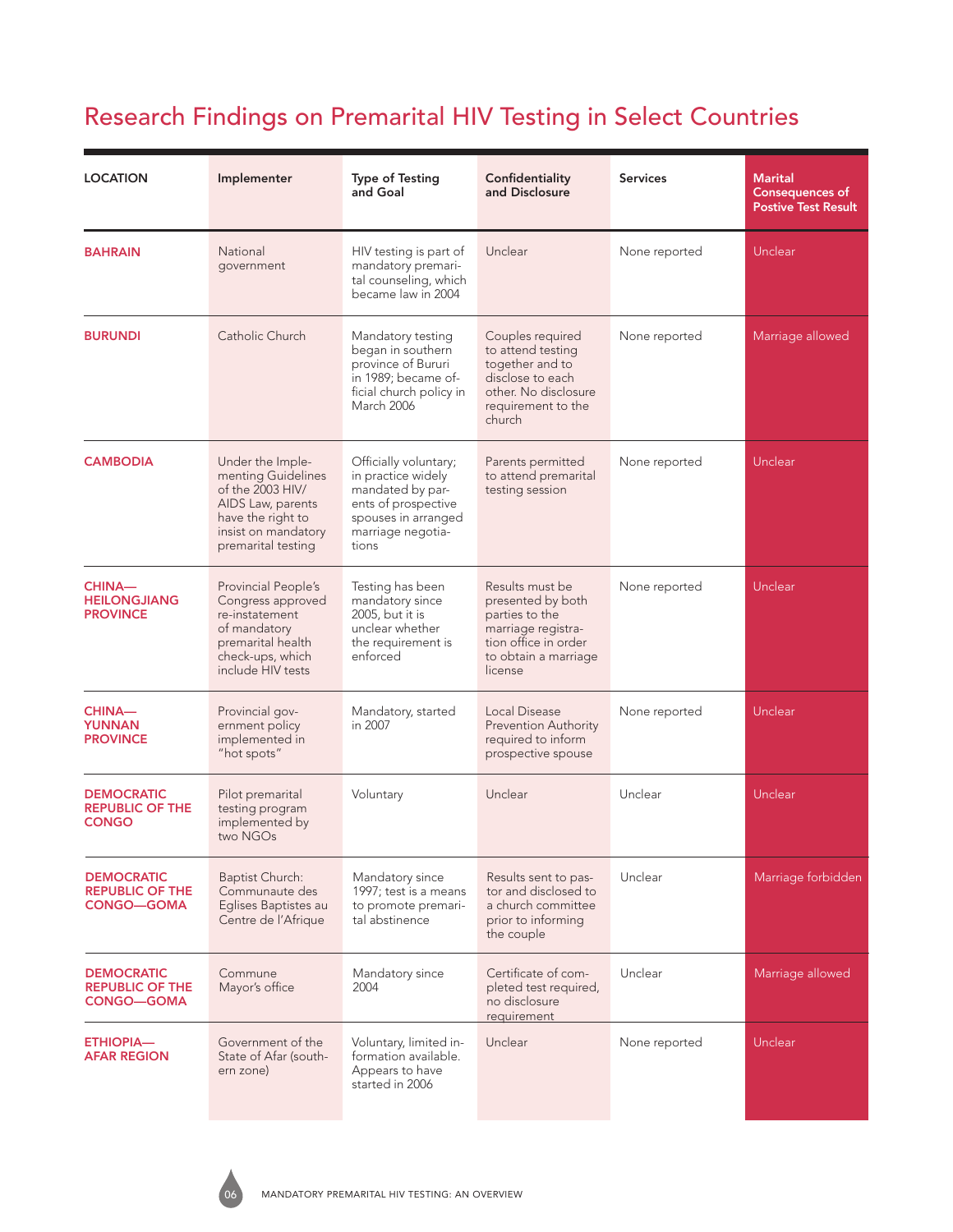| <b>LOCATION</b>                         | Implementer                                                 | <b>Type of Testing</b><br>and Goal                                                                                                                                                                                          | Confidentiality<br>and Disclosure                                                                                                                                           | <b>Services</b>                                                                                                   | <b>Marital</b><br><b>Consequences of</b><br><b>Postive Test Result</b>                                                                                                      |
|-----------------------------------------|-------------------------------------------------------------|-----------------------------------------------------------------------------------------------------------------------------------------------------------------------------------------------------------------------------|-----------------------------------------------------------------------------------------------------------------------------------------------------------------------------|-------------------------------------------------------------------------------------------------------------------|-----------------------------------------------------------------------------------------------------------------------------------------------------------------------------|
| <b>ETHIOPIA-</b><br><b>GHURAGE ZONE</b> | Customary law<br>known as "Kuchi<br>Law''                   | Mandatory                                                                                                                                                                                                                   | Disclosure<br>mandatory                                                                                                                                                     | Reported improved<br>uptake and adher-<br>ence to ARVs                                                            | Marriage forbid-<br>den for discordant<br>couples                                                                                                                           |
| <b>FRANCE</b>                           | Government decree<br>no. 92-143 of 14<br>February 1992      | Provider-initiated<br>opt-in (routinely<br>recommended)                                                                                                                                                                     | Considerable confu-<br>sion among couples                                                                                                                                   | Unclear                                                                                                           | Marriage allowed                                                                                                                                                            |
| <b>GHANA</b>                            | Protestant, Pente-<br>costal, and Evangeli-<br>cal Churches | Mandatory at first,<br>later (2002) voluntary<br>due to government<br>pressure                                                                                                                                              | If testing is initiated<br>at request of church,<br>results are given di-<br>rectly to the church<br>marriage counselor                                                     | None reported;<br>testing sometimes<br>requires payment                                                           | Couple counseled<br>not to marry in case<br>of discordance                                                                                                                  |
| <b>INDIA-ANDRA</b><br><b>PRADESH</b>    | Andra Pradesh State<br>Government                           | Proposed law man-<br>dating premarital<br>testing in 2002. An-<br>nounced implemen-<br>tation as of March<br>2007. The bill did<br>not pass. Again pro-<br>posed twice in 2008<br>by the state legisla-<br>tors' committee. | Unclear                                                                                                                                                                     | None reported                                                                                                     | Proposed law<br>would prohibit<br>discordant<br>marriages                                                                                                                   |
| <b>INDIA-</b><br><b>BANGALORE</b>       | Private corporation<br>Metropolis Health<br><b>Services</b> | Voluntary                                                                                                                                                                                                                   | <b>Blood samples</b><br>collected at home                                                                                                                                   | None reported                                                                                                     | Unclear                                                                                                                                                                     |
| <b>INDIA-GOA</b>                        | Goa State<br>Government                                     | Proposed<br>mandatory testing<br>in 2002; changed<br>to voluntary testing<br>proposal in 2006                                                                                                                               | Unclear                                                                                                                                                                     | None specifi-<br>cally mentioned,<br>although Goa has<br>one of the best<br>health care systems<br>in the country | State government<br>reports marriage<br>allowed, the Lancet<br>and the Lawyers<br>Collective report<br>marriage not<br>allowed for<br>people who are<br><b>HIV-positive</b> |
| <b>INDIA-</b><br><b>HIMACHAL</b>        | State of Himachal<br>Pradesh                                | Mandatory testing<br>proposed in 2008                                                                                                                                                                                       | Proposal to inte-<br>grate HIV testing<br>into arranged mar-<br>riage preparations,<br>granting parent of<br>prospective spouses<br>the right to demand<br>HIV test results | None reported                                                                                                     | Unclear                                                                                                                                                                     |
| <b>INDIA-</b><br><b>KARNATAKA</b>       | <b>Budni Village</b><br>Panchayat                           | Mandatory testing<br>deliberated at<br>state level; imple-<br>mented in by village<br>panchayat since<br>early 2007                                                                                                         | Unclear                                                                                                                                                                     | None reported,<br>no primary health<br>care available                                                             | Marriage forbidden                                                                                                                                                          |

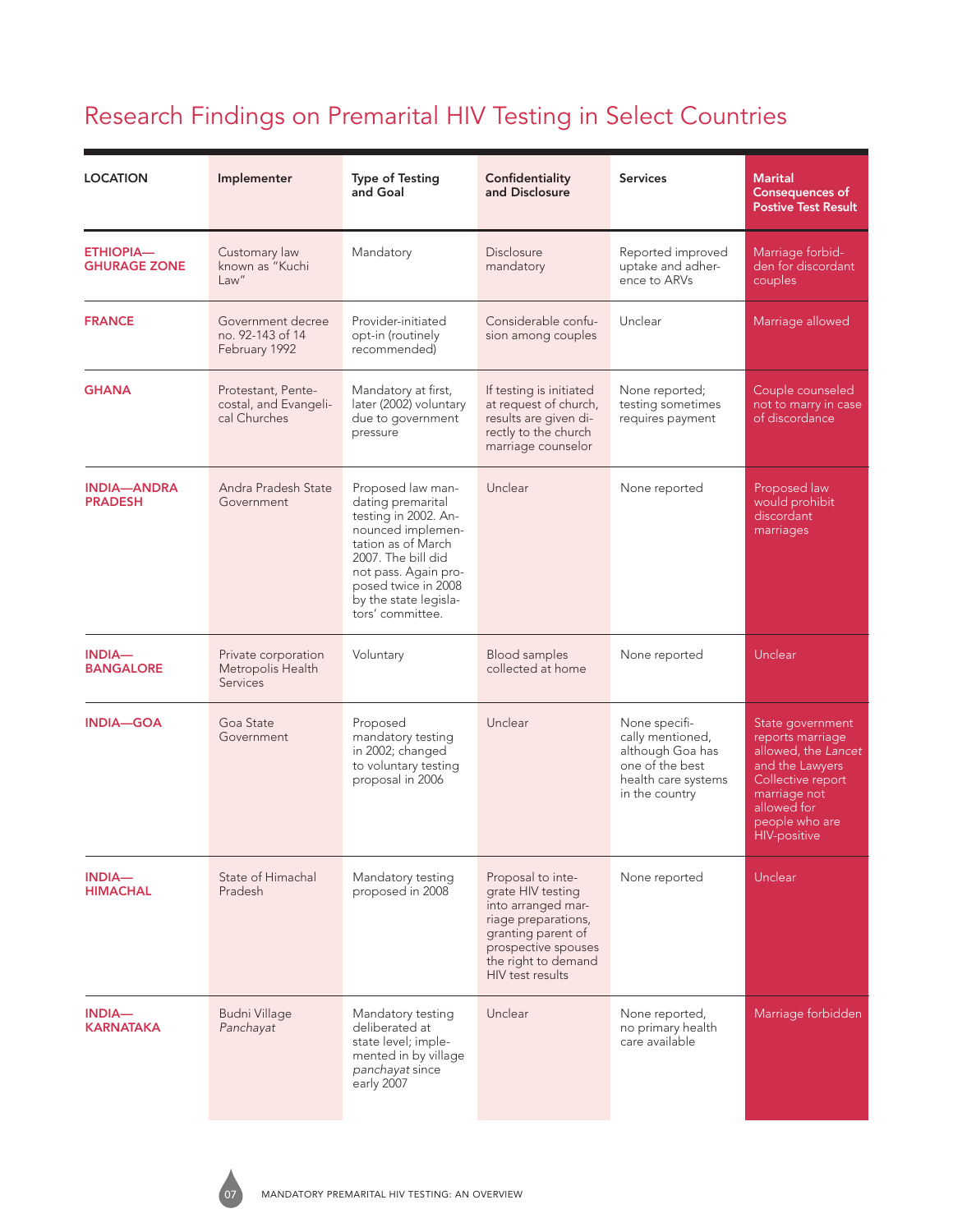| <b>LOCATION</b>                     | Implementer                                                                                                                                                                                                                                                                                                                                               | <b>Type of Testing</b><br>and Goal                                                                                | Confidentiality<br>and Disclosure                                                                                                                     | <b>Services</b>                                                                                                                                                                                           | <b>Marital</b><br><b>Consequences of</b><br><b>Postive Test Result</b>                                              |
|-------------------------------------|-----------------------------------------------------------------------------------------------------------------------------------------------------------------------------------------------------------------------------------------------------------------------------------------------------------------------------------------------------------|-------------------------------------------------------------------------------------------------------------------|-------------------------------------------------------------------------------------------------------------------------------------------------------|-----------------------------------------------------------------------------------------------------------------------------------------------------------------------------------------------------------|---------------------------------------------------------------------------------------------------------------------|
| <b>INDIA-</b><br><b>KARNATAKA</b>   | State of Karnataka                                                                                                                                                                                                                                                                                                                                        | Proposed mandato-<br>ry premarital testing<br>in 2004                                                             | Couples would be<br>required to produce<br>a certificate for mar-<br>riage registration<br>authorities showing<br>that they had taken<br>the HIV test | Unclear                                                                                                                                                                                                   | Marriage allowed                                                                                                    |
| <b>INDIA-</b><br><b>MAHARASHTRA</b> | State of<br>Maharashtra                                                                                                                                                                                                                                                                                                                                   | Mandatory pre-<br>marital testing law<br>proposed in 2007<br>and again in 2008                                    | As discordant<br>couples would be<br>forbidden to marry,<br>disclosure must also<br>be mandatory                                                      | None reported                                                                                                                                                                                             | Marriage<br>forbidden for<br>discordant<br>couples                                                                  |
| <b>KENYA</b>                        | Churches                                                                                                                                                                                                                                                                                                                                                  | Mandatory in<br>some churches                                                                                     | Unclear                                                                                                                                               | None reported                                                                                                                                                                                             | In some churches,<br>marriage is not<br>allowed between<br>discordant couples                                       |
| <b>KUWAIT</b>                       | Ministry of Health<br>proposed mandato-<br>ry premarital health<br>screenings in 2008                                                                                                                                                                                                                                                                     | Proposed<br>mandatory                                                                                             | Unclear                                                                                                                                               | None reported                                                                                                                                                                                             | Unclear                                                                                                             |
| <b>LIBYA</b>                        | Government                                                                                                                                                                                                                                                                                                                                                | Reportedly<br>mandatory                                                                                           | Unclear                                                                                                                                               | None reported                                                                                                                                                                                             | Unclear                                                                                                             |
| <b>MALAYSIA</b>                     | Religious Depart-<br>ment of State<br>Government in 9<br>states, beginning<br>in November 2001<br>in Johor, followed<br>by Perak, Perlis,<br>Kelantan, Tereng-<br>ganu, Kedah, Pah-<br>ang, Selangor, and<br>possibly Melaka.<br>As of January 2009,<br>Muslim couples in<br>the entire country<br>are required to<br>submit to premarital<br>HIV testing | Mandatory for<br>Muslim couples.<br>Men who take<br>second and third<br>wives must take<br>the test each time     | Results disclosed<br>jointly to the couple                                                                                                            | Counseling from<br>the State Religious<br>Department and<br>the State Health<br>Department; in<br>Perlis, counseling<br>is provided to those<br>who test positive<br>and wish to proceed<br>with marriage | Marriage allowed,<br>but discordant<br>couples counseled<br>by the State<br>Religious<br>Department not<br>to marry |
| <b>MEXICO</b>                       | State governments,<br>implemented in<br>seven states by 1994                                                                                                                                                                                                                                                                                              | Mandatory, as<br>part of a larger<br>premarital screening<br>process; the practice<br>was discontinued<br>in 1995 | Unclear                                                                                                                                               | None reported                                                                                                                                                                                             | Marriage was<br>forbidden                                                                                           |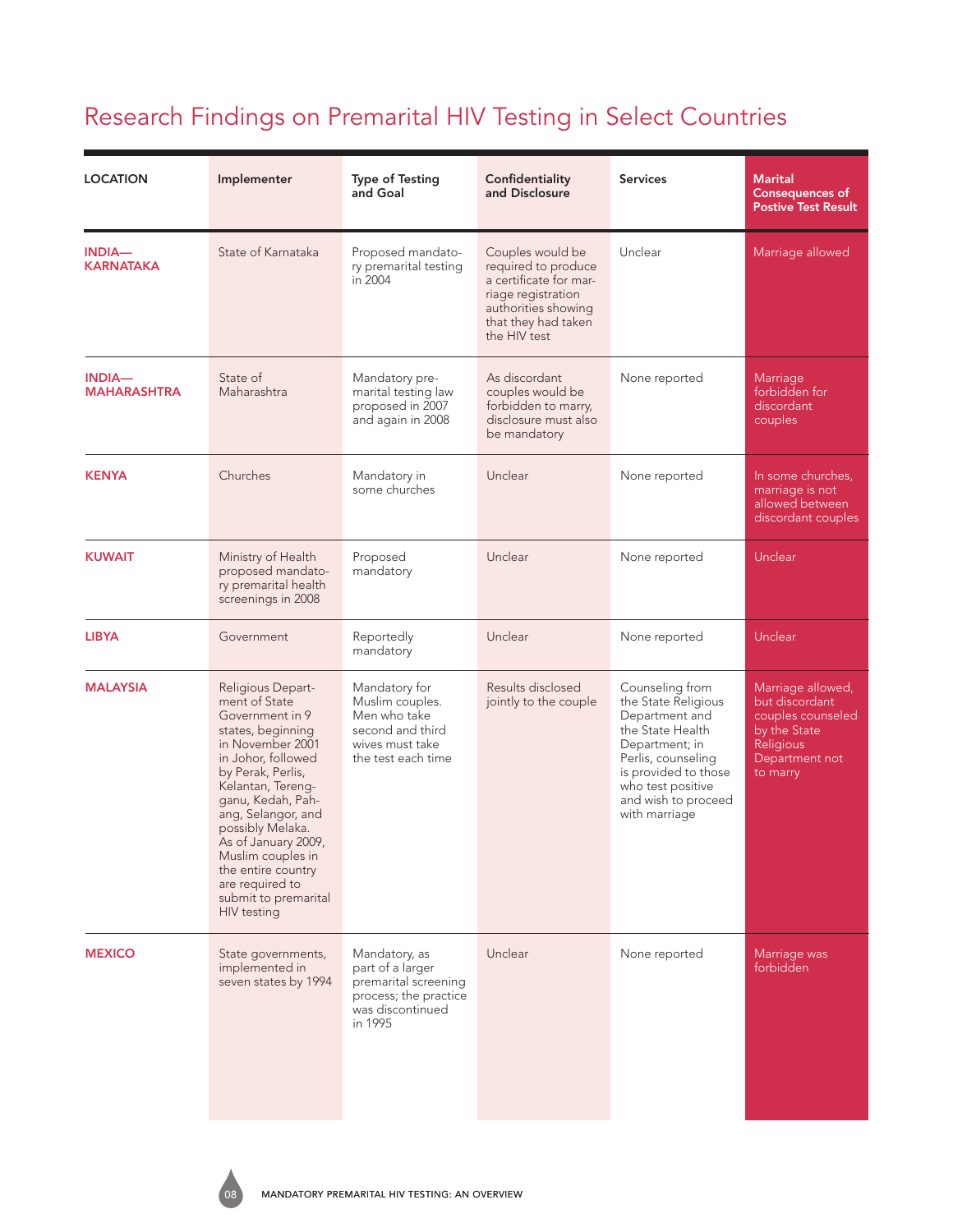| <b>LOCATION</b>     | Implementer                                                                                                                                                            | <b>Type of Testing</b><br>and Goal                                                                                                                                                                    | Confidentiality<br>and Disclosure                                                                                                                                                                                                                                                    | <b>Services</b> | <b>Marital</b><br><b>Consequences of</b><br><b>Postive Test Result</b>                                                                                      |
|---------------------|------------------------------------------------------------------------------------------------------------------------------------------------------------------------|-------------------------------------------------------------------------------------------------------------------------------------------------------------------------------------------------------|--------------------------------------------------------------------------------------------------------------------------------------------------------------------------------------------------------------------------------------------------------------------------------------|-----------------|-------------------------------------------------------------------------------------------------------------------------------------------------------------|
| <b>MOROCCO</b>      | In 1999, the Ministry<br>of Public Health<br>launched an effort<br>to include counsel-<br>ing on STIs and HIV<br>in the mandatory<br>premarital medical<br>examination | Unclear if HIV<br>testing has to be<br>incorporated into<br>the mandatory<br>premarital medical<br>examination                                                                                        | Unclear                                                                                                                                                                                                                                                                              | None reported   | Unclear                                                                                                                                                     |
| <b>NIGERIA</b>      | Catholic, Orthodox,<br>Pentecostal, and<br>Anglican churches                                                                                                           | Voluntary in Angli-<br>can and Catholic<br>churches, but<br>implemented in all<br>Anglican churches<br>as of 2007. Manda-<br>tory in Orthodox<br>and Pentecostal<br>Churches since the<br>late 1990s. | Certificate of<br>completed test<br>required for<br>Anglican church<br>marriage. In<br>Orthodox and<br>Pentecostal church-<br>es the results are<br>sent to the church<br>before the couple<br>is notified. Informa-<br>tion on disclosure in<br>Catholic churches<br>not available. | None reported   | Marriage allowed<br>in Anglican and<br>Catholic churches;<br>marriage forbid-<br>den in Orthodox<br>and Pentecostal<br>churches                             |
| <b>QATAR</b>        | Government                                                                                                                                                             | Mandatory as<br>part of a proposed<br>mandatory premari-<br>tal check-up                                                                                                                              | Appears to<br>require disclosure<br>in order to obtain<br>marriage license                                                                                                                                                                                                           | None reported   | Serodiscordant<br>couples will be<br>allowed to marry<br>but they will have<br>to sign a legal<br>document agreeing<br>to "protect the<br>affected partner" |
| <b>SAUDI ARABIA</b> | Ministry of Health                                                                                                                                                     | Mandatory by Royal<br>Decree, as part of a<br>mandatory premari-<br>tal health screening                                                                                                              | Unclear                                                                                                                                                                                                                                                                              | None reported   | Ministry of Justice<br>to review marriage<br>requests by HIV-<br>positive people                                                                            |
| <b>SENEGAL</b>      | Women's groups<br>urging parliament<br>to pass mandatory<br>premarital<br>testing law                                                                                  | Not yet<br>implemented                                                                                                                                                                                | Unclear                                                                                                                                                                                                                                                                              | None reported   | Policy not<br>implemented                                                                                                                                   |
| <b>SINGAPORE</b>    | Under discussion<br>since 2004                                                                                                                                         | Under discussion                                                                                                                                                                                      | Unclear                                                                                                                                                                                                                                                                              | None reported   | Unclear                                                                                                                                                     |
| <b>TANZANIA</b>     | Religious organiza-<br>tions in Zanzibar                                                                                                                               | Not formally<br>mandatory, but<br>widely expected                                                                                                                                                     | Unclear                                                                                                                                                                                                                                                                              | None reported   | Unclear                                                                                                                                                     |
| THAILAND            | State government<br>in northern State of<br>Phayao                                                                                                                     | Unclear                                                                                                                                                                                               | Unclear                                                                                                                                                                                                                                                                              | None reported   | Unclear                                                                                                                                                     |

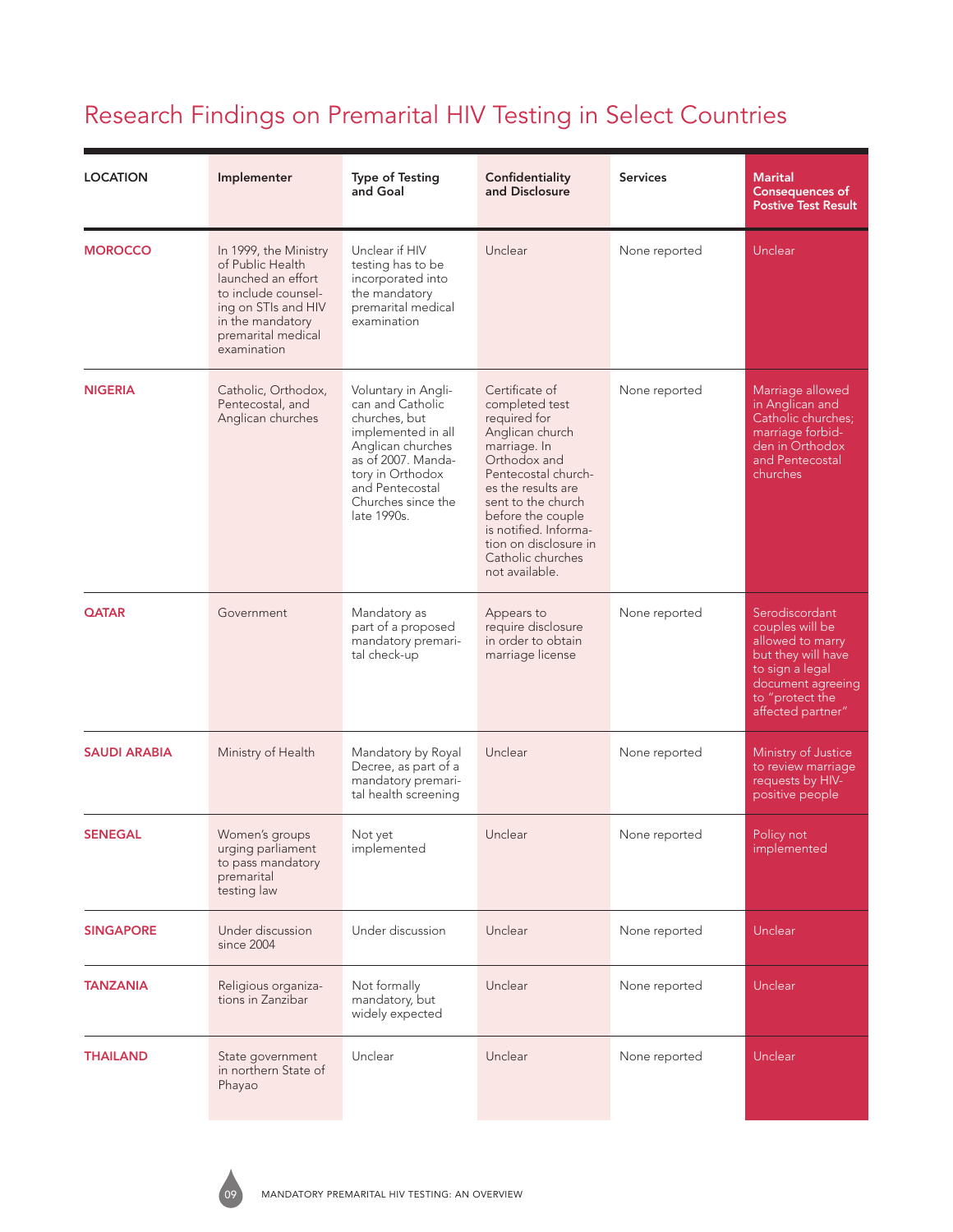| <b>LOCATION</b>                       | Implementer                                                              | <b>Type of Testing</b><br>and Goal                                                                                          | Confidentiality<br>and Disclosure                                                           | <b>Services</b>                                               | <b>Marital</b><br><b>Consequences of</b><br><b>Postive Test Result</b> |
|---------------------------------------|--------------------------------------------------------------------------|-----------------------------------------------------------------------------------------------------------------------------|---------------------------------------------------------------------------------------------|---------------------------------------------------------------|------------------------------------------------------------------------|
| <b>UGANDA</b>                         | Government,<br>HIV Control and<br>Prevention Bill                        | Proposed manda-<br>tory premarital<br>testing, manda-<br>tory disclosure, and<br>criminalization of<br>willful transmission | Disclosure would<br>be mandatory                                                            | No mention of<br>services attached<br>to mandatory<br>testing | Unclear                                                                |
| <b>UGANDA</b>                         | Church of Uganda                                                         | Mandatory,<br>apparently since<br>2004                                                                                      | Unclear, but<br>appears to require<br>disclosure between<br>the couple and to<br>the church | None reported                                                 | Appears to<br>forbid marriage                                          |
| <b>UNITED ARAB</b><br><b>EMIRATES</b> | Ministry of Health                                                       | Mandatory as part<br>of a mandatory<br>premarital medical<br>examination                                                    | Unclear                                                                                     | None reported                                                 | Unclear                                                                |
| <b>UZBEKISTAN</b>                     | Government                                                               | Mandatory                                                                                                                   | Formally confi-<br>dential, in practice<br>difficult to enforce<br>confidentiality          | None reported                                                 | Marriage allowed                                                       |
| <b>ZIMBABWE</b>                       | Under discussion<br>among parliamen-<br>tarians and religious<br>leaders | Voluntary, religious<br>leaders urged to<br>"be persuasive"                                                                 | Partner disclosure<br>under discussion                                                      | None reported                                                 | Unclear                                                                |

This pamphlet is based on a report by Katya Burns, Ph. D. For a copy of the full report, please contact lawandhealth@sorosny.org. Additional fact sheets and a bibliography of sources on premarital HIV testing can be found at: www.soros.org/health/hiv-testing.